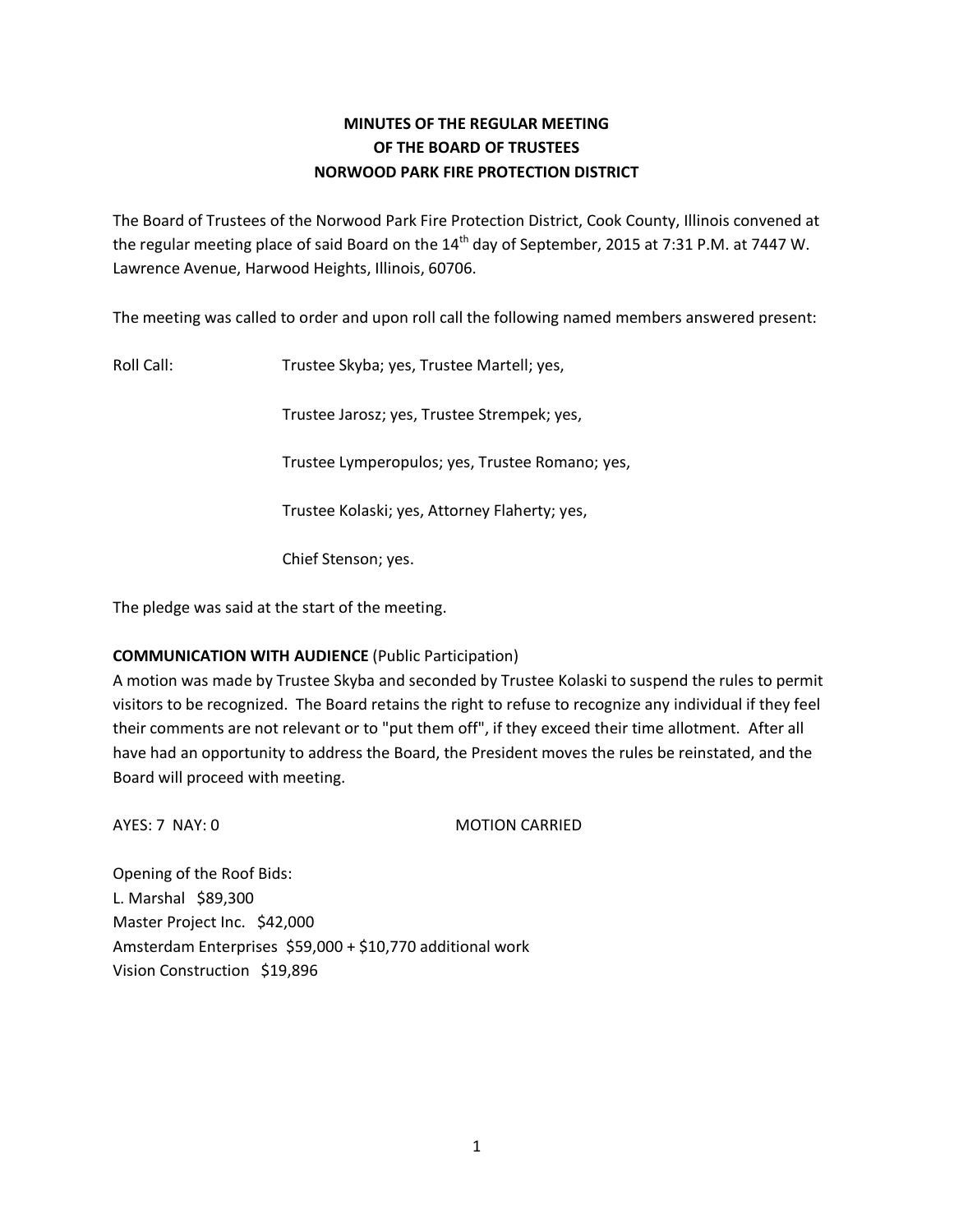Motion by Trustee Lymperopulos and seconded by Trustee Strempek to authorize the Building & Equipment Committee to analyze the roofing bids to make a recommendation of the lowest responsible bid.

Roll Call: Trustee Skyba; yes, Trustee Martell; yes,

Trustee Jarosz; yes, Trustee Strempek; yes,

Trustee Lymperopulos; yes, Trustee Romano; yes,

Trustee Kolaski; yes.

AYES: 7 NAY: 0 MOTION CARRIED

Discussion about the roofing bids and options.

A motion was made by Trustee Skyba and seconded by Trustee Jarosz to approve the payment of all current disbursements in the amount of \$412,231.54.

Roll Call: Trustee Skyba; yes, Trustee Jarosz; yes,

Trustee Lymperopulos; yes, Trustee Kolaski; yes,

Trustee Romano; yes, Trustee Strempek; yes,

Trustee Martell; yes.

AYES: 7 NAY: 0 MOTION CARRIED

Motion by Trustee Kolaski and seconded by Trustee Romano to approve the minutes of the Regular Session meeting held on August  $10^{th}$ , 2015.

Roll Call: Trustee Kolaski; yes, Trustee Romano; yes,

Trustee Lymperopulos; yes, Trustee Strempek; yes,

Trustee Jarosz; yes, Trustee Martell; yes,

Trustee Skyba; yes.

AYES: 7 NAY: 0 MOTION CARRIED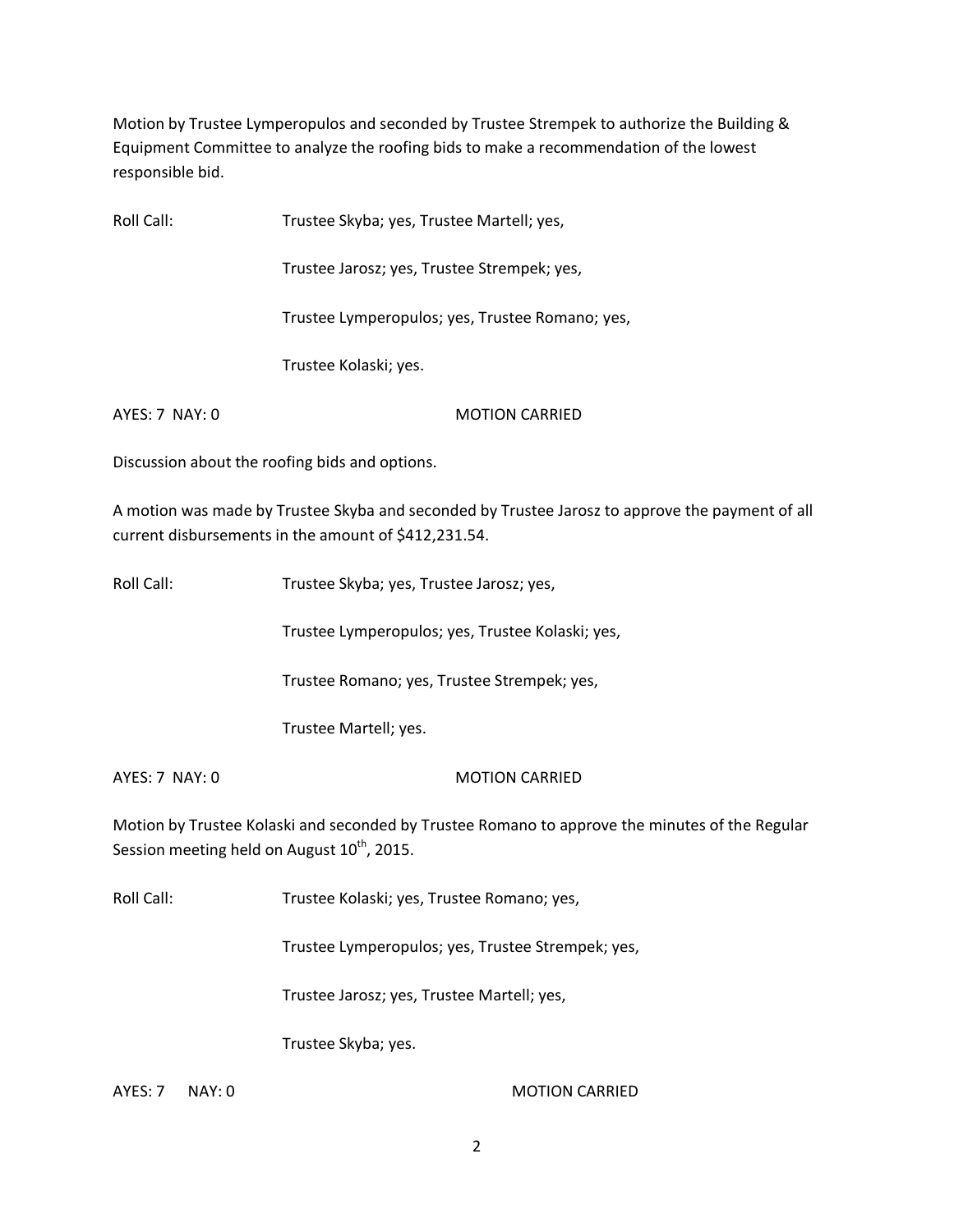Motion by Trustee Kolaski and seconded by Trustee Strempek to approve the minutes of the Closed Session meeting held on August 10<sup>th</sup>, 2015.

Roll Call: Trustee Kolaski; yes, Trustee Strempek; yes,

Trustee Martell; yes, Trustee Romano; yes,

Trustee Lymperopulos; yes, Trustee Skyba; yes,

Trustee Jarosz; yes.

Assets

AYES: 7 NAY: 0 MOTION CARRIED

#### **TREASURER'S REPORT**

Schedule of Assets (Arising from Cash Transactions) August  $31<sup>th</sup>$ , 2015

| Checking and money market accounts (interest rate-APY):     |                |
|-------------------------------------------------------------|----------------|
| Plaza Bank checking #4303503 (0.046%)                       | \$4,931.37     |
| Plaza Bank money market #4303498 (0.295%)                   | 1,497,509.21   |
| Plaza Bank ambulance billing money market #4304492 (0.295%) | 751,338.55     |
| Plaza Bank-Medical #1003102                                 | 1,739.91       |
| Total checking and money market accounts                    | 2,255,519.04   |
| Certificates of deposit (interest rate and maturity):       |                |
| Plaza Bank (0.65%, 03/02/16)                                | 628,060.76     |
| Belmont Bank and Trust (1.00% 08/23/16)                     | 548,766.72     |
| Belmont Bank (1.00% 08/05/16)                               | 126,332.91     |
| Plaza Bank (0.65% 03/18/16)                                 | 426,370.60     |
| Belmont Bank (1.00% 08/21/16)                               | 524,644.58     |
| Belmont Bank (.996% 07/19/16)                               | 370,674.72     |
| Total certificates of deposit                               | 2,624,850.29   |
| Total checking, money market and certificates of deposit    | \$4,880,369.33 |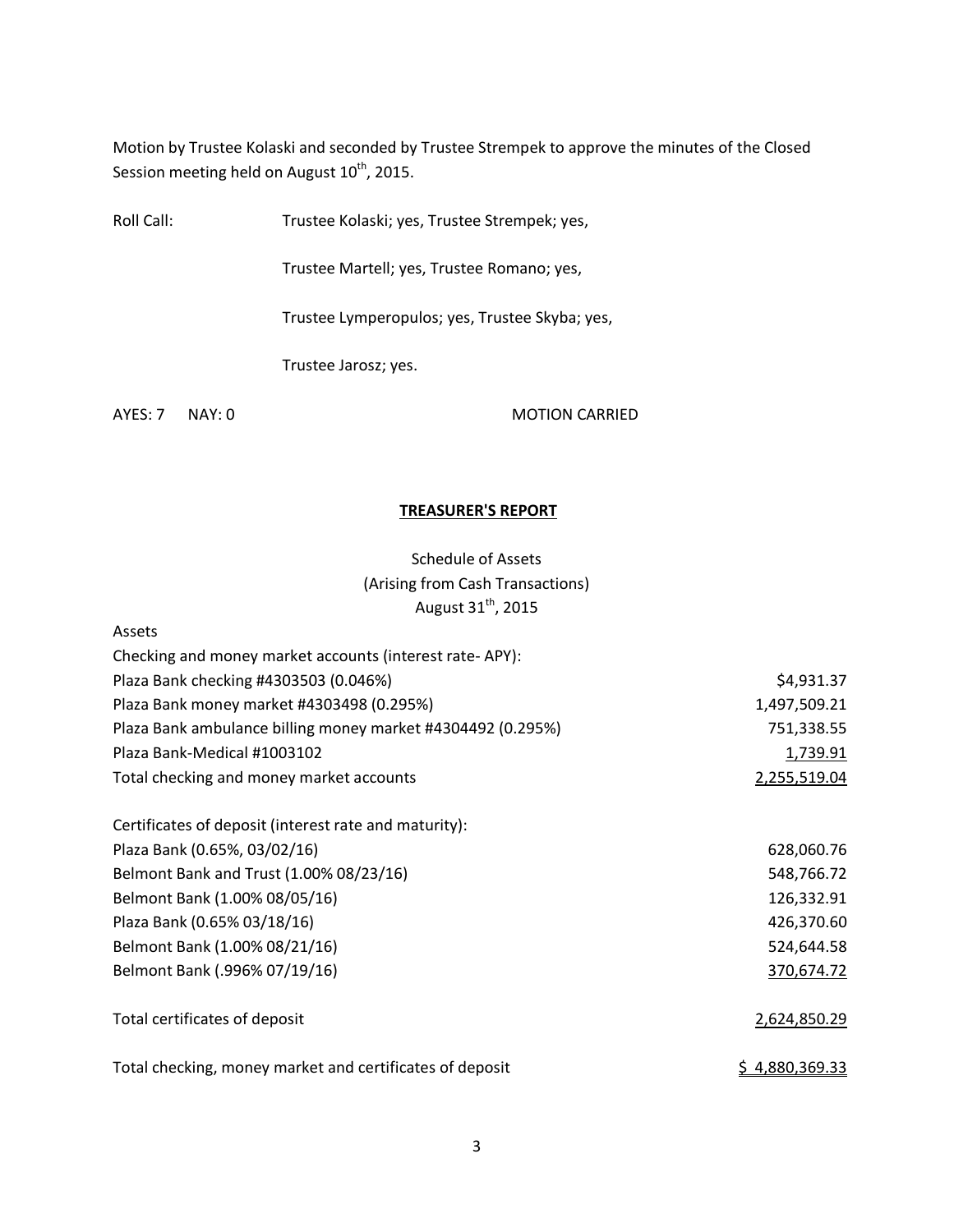Motion by Trustee Skyba, seconded by Trustee Jarosz to approve the Treasurer's report as presented from the Financial Statement for August 2015**.** 

Trustee Romano stated that our cash on hand went up due to tax money received. Expenditures continue to be around \$420,000.

Trustee Martell stated that we structured our CD's by design to come due throughout 2016 and rates at renewal should be going up.

Roll Call: Trustee Skyba; yes, Trustee Jarosz; yes,

Trustee Lymperopulos; yes, Trustee Kolaski; yes,

Trustee Romano; yes, Trustee Strempek; yes,

Trustee Martell; yes.

AYES: 7 NAY: 0 MOTION CARRIED

### **Chiefs Report:**

All Trustees received a copy of the alarm report.

All Trustees received a copy of the inspection report along with the list of completed inspections for this month.

Last week I attended the Norridge Village Board meeting to present Awards of Valor to the policemen who pulled the disabled resident out to safety during the structure fire at 4401 Opal on July 16<sup>th</sup>. Trustee Martell wanted to attend but I did not give enough notice to arrange his schedule. Trustee Strempek attended the ceremony. The Village was very appreciative.

I met again with the group for consolidated dispatch. The meeting was held with a consultant who explained the process. The consensus by the group was to get a quote from the consultant on a feasibility study and a recommendation. We would then make a decision whether we want to proceed or not. The Attorney for the Village of Norridge believes we can keep the status quo between us and Norridge. The consultant quote will be between \$15,000 and \$20,000 spilt 4 ways. I have also received a quote from Norcom on taking over our dispatch. I have passed out the quotes to everybody. Discussion. Finance Committee will be kept informed.

On the agenda is a quote from Lauterbach for the GASB 67 report. This is new to us and Lauterbach prepared it for 2014 without our knowledge. They discounted it \$1,000 for that purpose. This report is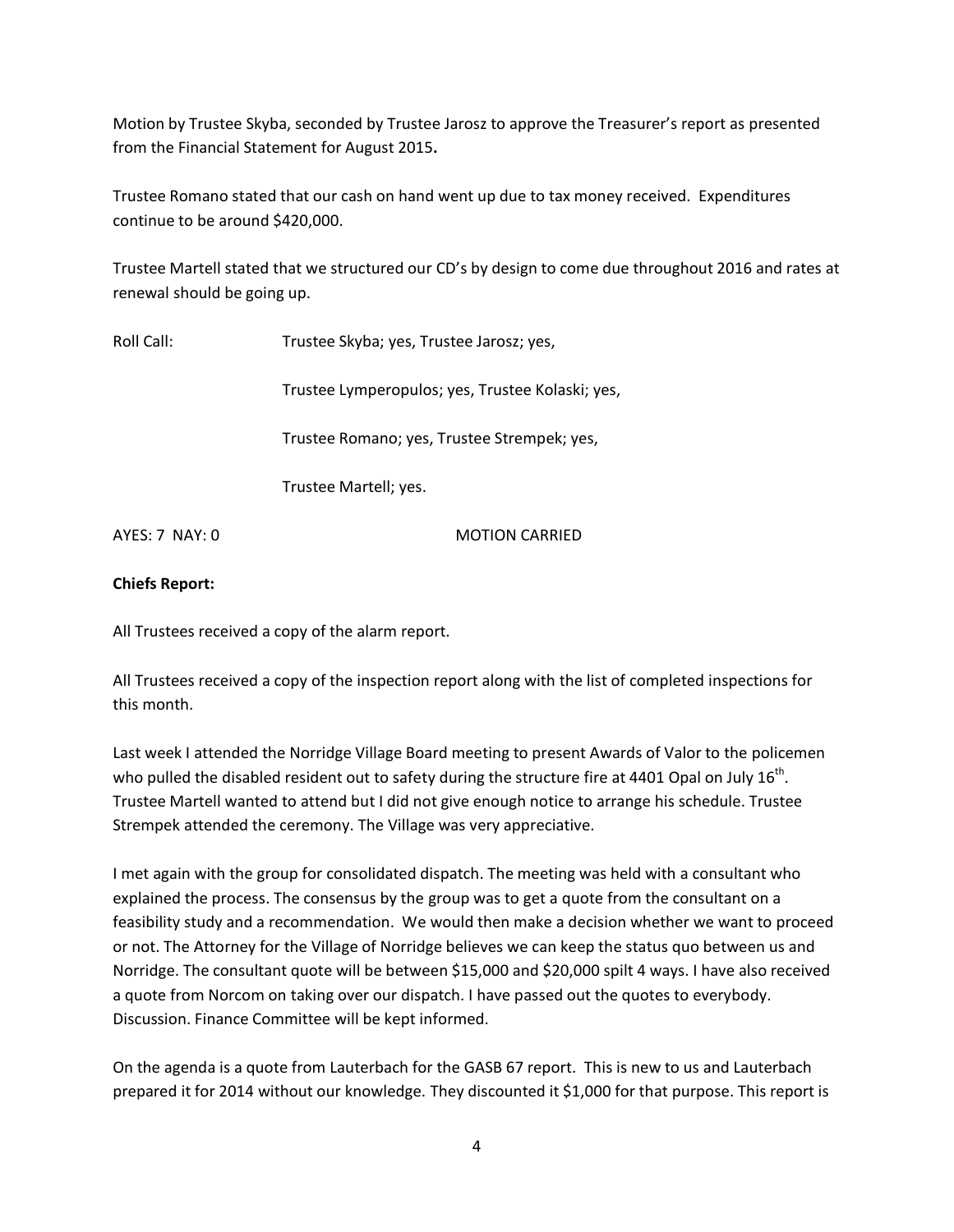a pension report that is usually paid by the District. The pension fund pays for the actuary. The invoice for last year is \$1,000 and this year is \$2,000. Our auditors are waiting for this report to complete the audit.

I have passed out an official letter of retirement from Commander Paul Striedl. Discussion on the date it was received. His last day will be February  $6<sup>th</sup>$ , 2016. The next one on the promotional list is Jeff Peistrup and the list expires December 7, 2015. If he is promoted in November, effective December  $1<sup>st</sup>$ , I can move him to another shift that has an officer on vacation the whole month of December. I will need to appoint a Commander to replace Striedl beginning February  $6<sup>th</sup>$ . Trustee Martell states this will go to the Human Capital committee to discuss the resignation and promotion. Chief Stenson stated this has to be acted on by the October or November meeting. There will also be a need to be promote a Commander – Chief Stenson is recommending Lt. Koszczuk to be appointed as Shift Commander. Trustee Martell stated that there will also be a need to hire a firefighter to fill a position. Discussion.

We have the Lieutenants exam coming up. The oral exam will be November 3<sup>rd</sup> and 4<sup>th</sup> and the written is scheduled for December  $2^{nd}$ . Hopefully we have a third Commissioner to help with the process. The firefighter entry level exam is scheduled for January 9<sup>th</sup>, 2016.

We had an incident last week where one of our paramedics was treating a suicidal patient and the patient spit blood into the paramedic's eye. The patient is being charged with felony aggravated assault with a \$100,000 bond.

Rich Busser has been working with D/C Johnson on automating the Fire Inspections. He has incorporated our reports with Drop Box so we can do all of our inspections on an IPad. These reports and any information would be wirelessly transferred into our database. We can also use it for preplanning. We would need to purchase an IPad with data and it would be set up where all inspections are automatically emailed to the business. His charge for developing the system is \$900 and this includes training and support for a period of time. We should be able to eventually do all of our maintenance on IPads. Trustee Martell states that this will go into the IT committee to review. Chief would like to purchase an IPad so that we can see how it is done.

Truck #104 went in the shop today, there is a fuel pump leak and the fuel tank needs new straps to secure. This piece of apparatus is due to go in for annual service on November 2<sup>nd</sup>. While it is in the shop we are going to go ahead and get the annual service done.

Our Open House is scheduled for October  $3<sup>rd</sup>$ . I hope all can make it; we can use all the help we can get.

Motion by Trustee Romano and seconded by Trustee Kolaski to accept the Chief's Report for August 2015 as presented.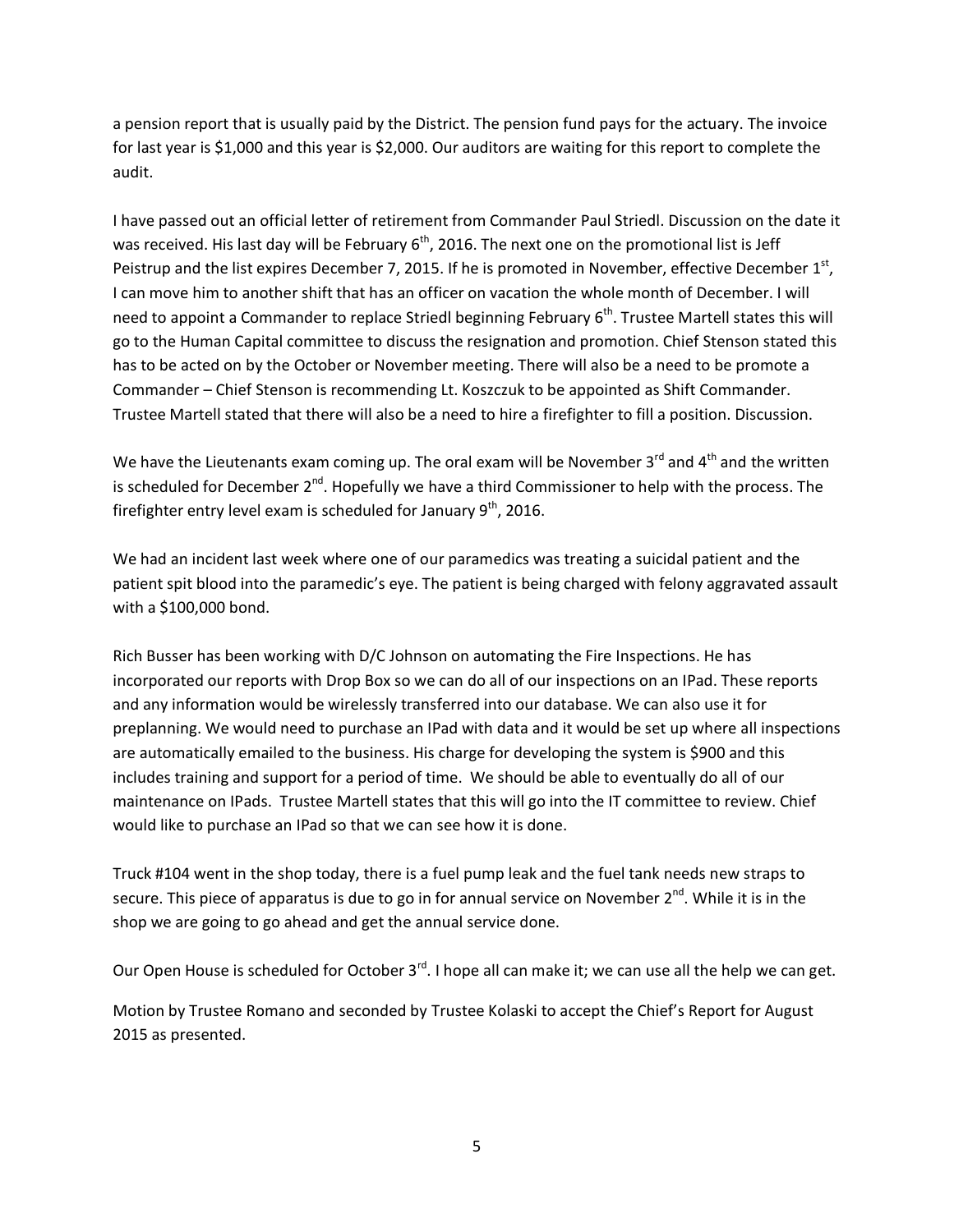Trustee Strempek asked if we are still going to be proceeding with the SCBA Confidence Trailer that Deputy Chief Kovalcik presented and the board passed. Chief Stenson stated that they will not be continuing to move forward with this. Discussion.

The SCBA confidence trailer project has been abandoned.

Discussion of IPads and possibility of talking to Norwood Park Township with purchasing them on our behalf. Chief stated that the ambulance reports with Image Trend are going to have an IPad version released soon, which is the direction we are going in, so we may want to buy multiple IPads. Discussion on email addresses which will also be discussed at the IT meeting. Attorney Flaherty stated that if you are a private citizen serving on the board, FOIA's will allow your private personal emails to be FIOA. Having email for district email only will cover the Open Meeting Act.

AYES: 7 NAY: 0 MOTION CARRIED

### **President Report:**

Trustee Martell stated there is nothing to report at this time. He will be calling a meeting with the Strategic Planning Committee meeting in the next week. Discussion. Next year will be the 75<sup>th</sup> Anniversary and there is a committee for that- Trustees, Martell, Strempek and Skyba are on it. He asked that they talk to the villages to see about having the village vehicle stickers reflect our anniversary.

#### **Committee Reports:**

Finance Committee- Trustee Romano stated there is nothing to report at this time.

Building and Equipment Committee- Chairman Lymperopulos stated we will review the roof bids. B&F will review and give a recommendation and then the committee will make a recommendation. Discussion.

Information Technology Committee - Chairman Strempek stated there is nothing to report at this time.

Policy Committee- Trustee Skyba stated they are in review of the Rules and Regulation and will schedule a meeting. Trustee Martell asked for a date to see when we can get moving on this. Discussion. Trustee Kolaski will assist Trustee Skyba with the Rules and Regulations.

Strategic Planning Committee- Trustee Martell discussed when they could meet next week.

Human Capital Committee- Discussion. There will be a meeting to discuss the new hire, Lieutenant promotion and Commander promotion in the near future.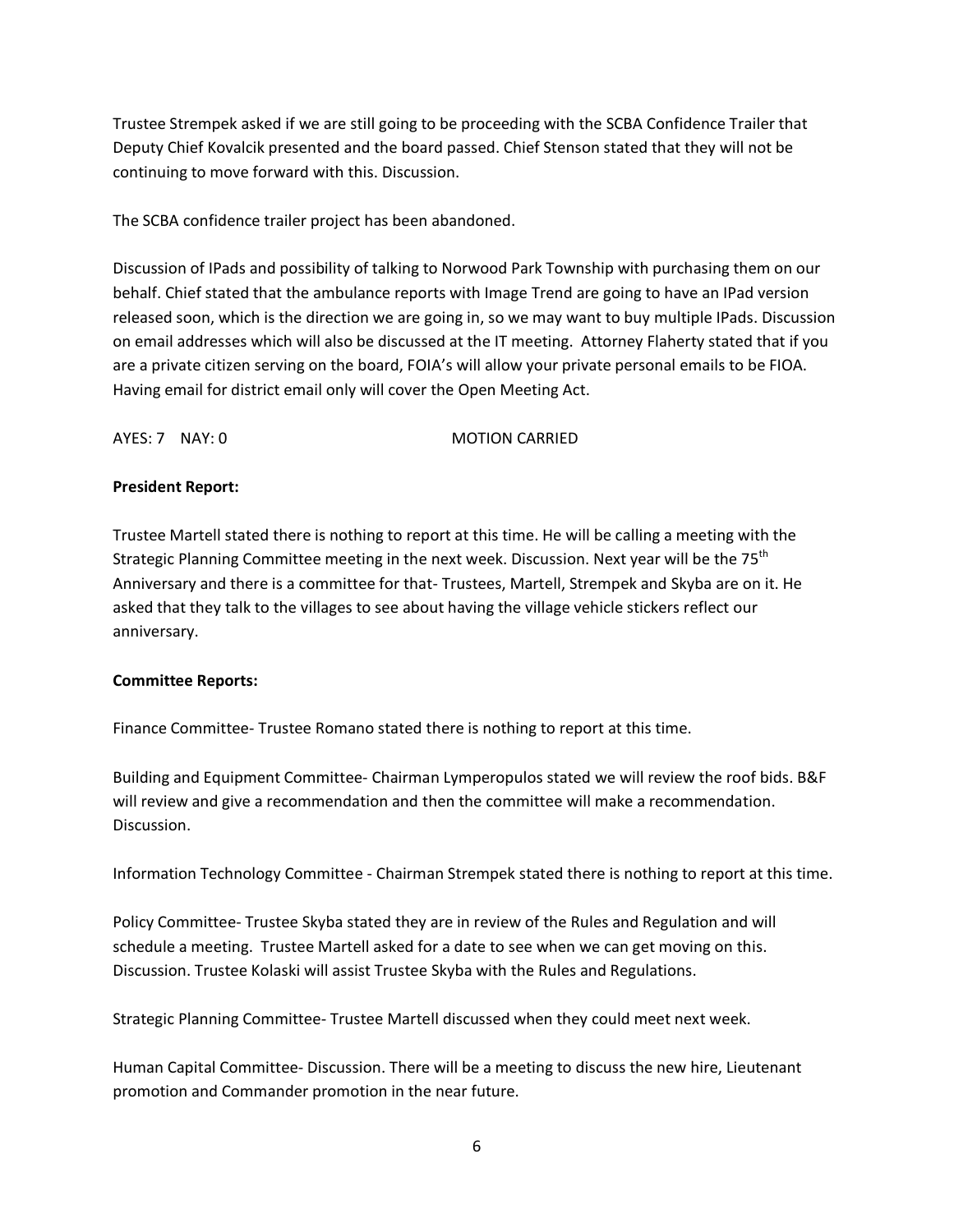Community Relations Committee- Trustee Jarosz stated to make sure the paper is aware of the Open House.

Pension Fund-Trustee Romano stated they had a meeting regarding a firefighter's disability claim and it was approved. Next meeting is scheduled in October.

# **Old Business:**

None.

## **New Business**:

Motion by Trustee Jarosz and seconded by Trustee Skyba to approve the payout of sick time, vacation time and personal days to disabled firefighter Bradley Virgils to be paid out on the September 16<sup>th</sup>, 2015 payroll. Vacation/Personal days- 14 days- \$11,168.64 Sick Time Buyback remaining- \$18,589.85 Total Payout: \$29,758.49

Trustee Martell and Trustee Romano reviewed the numbers. Trustee Lymperopulos asked when he is officially off the books. He is off as of August  $31^{st}$ . Discussion on how days are earned and the change with the contract for new employees so they do not earn days in arrears. Discussion.

Roll Call: Trustee Skyba; yes, Trustee Martell; yes,

Trustee Jarosz; yes, Trustee Strempek; yes,

Trustee Lymperopulos; yes, Trustee Romano; yes,

Trustee Kolaski; yes.

AYES: 7 NAY: 0 MOTION CARRIED

Motion by Trustee Strempek and seconded by Trustee Romano to approve the payment for the completion of GASB 67 Reports by Lauterbach and Amen: \$1,000.00 for the 2014 GASB 67 Report \$2,000.00 for the 2015 GASB 67 Report For a total of \$3,000.00.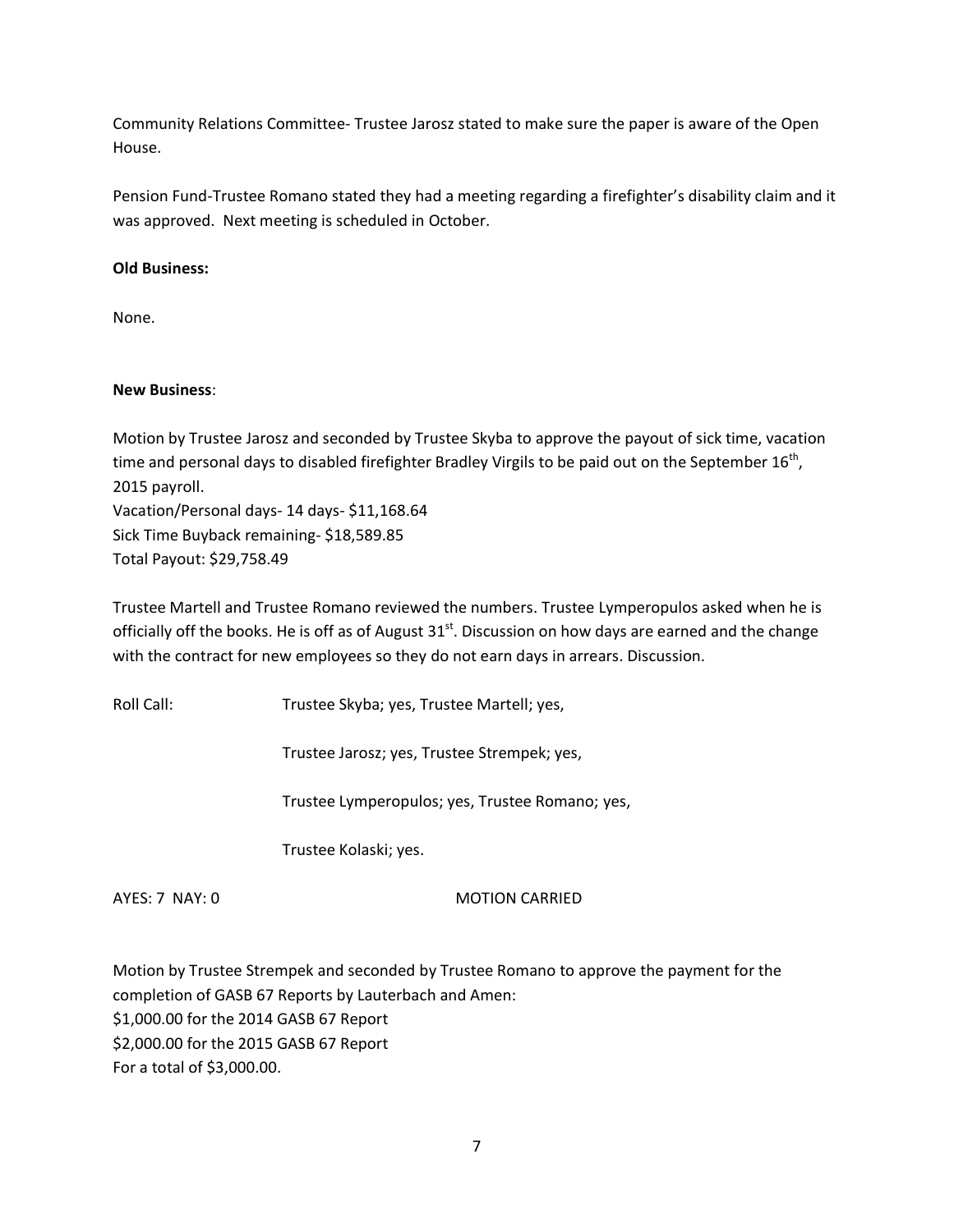Roll Call: Trustee Skyba; yes, Trustee Martell; yes,

Trustee Jarosz; yes, Trustee Strempek; yes,

Trustee Lymperopulos; yes, Trustee Romano; yes,

Trustee Kolaski; yes.

AYES: 7 NAY: 0 MOTION CARRIED

Motion by Trustee Martell and seconded by Trustee Kolaski to go into Closed Session to discuss the appointment, employment, compensation, discipline, performance, or dismissal of specific employee (5 ILCS 120/2(c)(1), Selection of person to fill vacancy in public office (5ILCS 120/2(c)(3)) and Litigation (5 ILCS 120/2(c)(11)).

| Roll Call:                                                         | Trustee Kolaski; yes, Trustee Martell; yes,       |  |
|--------------------------------------------------------------------|---------------------------------------------------|--|
|                                                                    | Trustee Skyba; yes, Trustee Jarosz; yes,          |  |
|                                                                    | Trustee Strempek; yes, Trustee Lymperopulos; yes, |  |
|                                                                    | Trustee Romano; yes.                              |  |
| AYES: 7 NAY: 0                                                     | <b>MOTION CARRIED</b>                             |  |
| Went into Closed Session at 8:30 PM                                |                                                   |  |
| Return to open session at 9:41. No votes taken. No decisions made. |                                                   |  |
| <b>Roll Call:</b>                                                  | Trustee Skyba; yes, Trustee Martell; yes,         |  |
|                                                                    | Trustee Jarosz; yes, Trustee Strempek; yes,       |  |
|                                                                    | Trustee Lymperopulos; yes, Trustee Romano; yes,   |  |
|                                                                    | Trustee Kolaski; yes, Attorney Flaherty; yes,     |  |
|                                                                    | Chief Stenson; yes.                               |  |